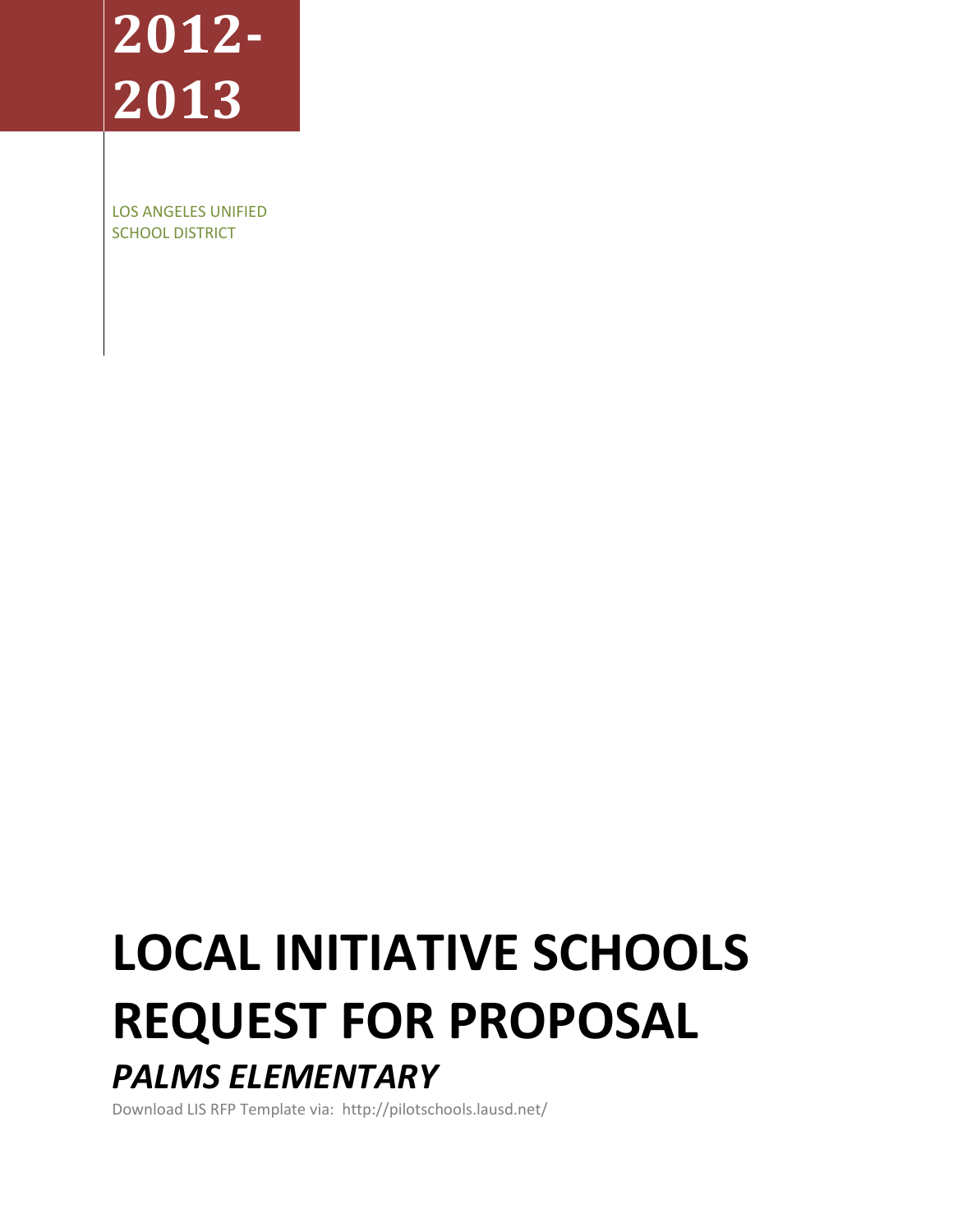## **LOCAL INITIATIVE SCHOOL PLAN**

## **A. MISSION STATEMENT**

The mission of the Palms Elementary Community is to develop productive citizens through a rigorous academic curriculum and appropriate social/emotional guidance.

## **B. VISION STATEMENT (1-2 pages, includes Section A)**

At Palms Elementary our focus is on student learning and achievement. We believe that our job is to create a nurturing environment in which students are encouraged to become creative thinkers and life-long learners. We envision a school that fosters independent effort and achievement while instilling values of citizenship and cooperation. Every student that attends Palms Elementary will receive a quality education that prepares them for a successful academic future and to be a productive member of society. We are aware that each student's academic achievement starts with a sense of wellbeing. Wellbeing is dependent on high self-esteem and an attitude within each student that he or she is capable of being successful academically and socially. For these reasons, we teach to the whole child.

We provide classroom environments in which students are treated with respect by their peers as well as the adults in the room. We honor and incorporate each child's culture and previous experiences into the learning environment. These values extend to all staff members and to special events such as our International Festival. Many of our parents are immigrants and do not feel they have skills and/or experience to contribute to the Palms Elementary Community. We strive to give parents opportunities to be involved in ways they feel comfortable and in which they can contribute to their child's learning. Creating a positive experience for parents develops a positive attitude toward the school, and this, in turn, becomes imparted on our students.

We recognize that each student is unique and learns in a variety of ways. We strive to incorporate different learning modalities and focus on what Howard Gardner referred to as "multiple intelligences." This method allows students to demonstrate mastery of content standards using their recognized strengths. As a result, students feel successful and are allowed to affirm their abilities and build their confidence. By feeling confident in some areas, students are more willing to explore alternate intelligences and modalities.

Risk-taking is a very important life skill. This cannot be done if a student does not feel comfortable making mistakes. We encourage students to take risks by encouraging students to ask questions and analyze their answers whether right or wrong. We instill the concept that we can learn as much or more from "wrong" answers through the inquiry method and by providing examples of breakthroughs through "wrong results."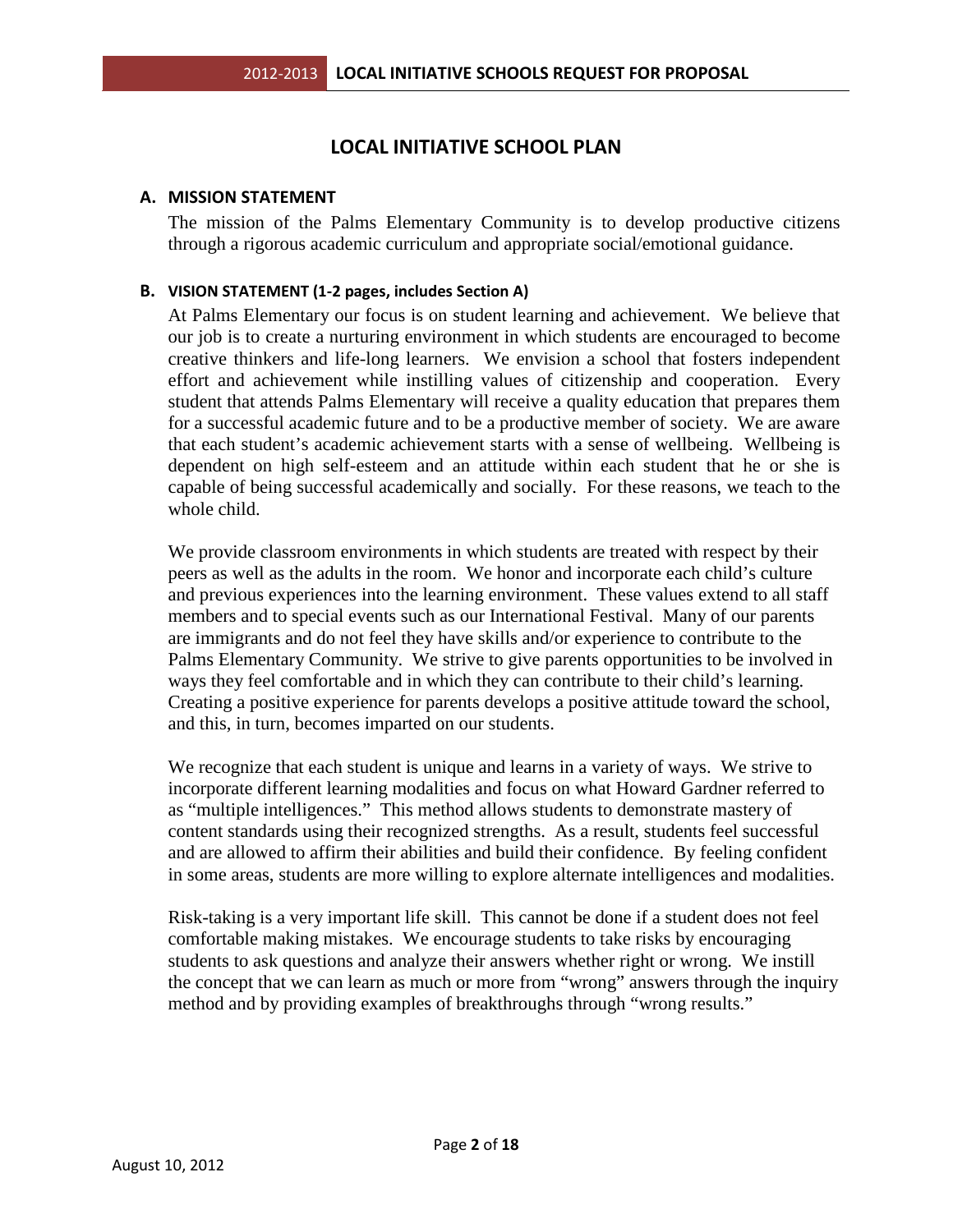Through these methods, we nurture learners to feel comfortable pushing for deeper understandings of what they are learning. We ask them to probe and question how they learn, to learn how to learn. This environment prepares them to be lifelong learners and to be successful in a complex and unpredictable world.

By allowing students to learn in different ways, and by building a spirit of respect for everyone and for differing opinions, students become more accepting of others who are different from themselves. Working in groups with peers, students learn to cooperate with others in order to achieve a common goal. These valuable skills in negotiating and compromising prepare our students to participate successfully in society.

## **C. SCHOOL DATA PROFILE/ANALYSIS (2-3 pages)**

## *1. Where is the school now? What do the data / information collected and analyzed tell you about the school?*

Palms Elementary is one of the more diverse schools in Los Angeles. Currently, more than 20 languages are spoken on campus and every major religion is represented. Our students learn, work and play with individuals from all over the world. Approximately 20% of our students are first generation and another 30% are second generation. We are a residential school that also enrolls students in our School for Advanced Studies, our Deaf or Hard of Hearing program, and various Special Education placements. With 70% of our students eligible for free or reduced lunch, we are categorized as a Title 1 School.

At Palms we utilize a variety of qualitative and quantitative data sets. The most significant information is that Palms received an API score of 830 on Spring 2012 CST. That is a 61 point increase over the previous year. Of the total population of students tested, 61% of our students scored proficient or advanced in Language Arts and 64% of our students scored proficient or advanced in Math. Further, 57% of our third graders were proficient or advanced in Language Arts. Over the past five years, we have increased our API by 87 points and our Language Arts proficiency rate by 22.1%. Most staggering is that, during that time, every significant subgroup increased their Language Arts proficiency rate at least 19%. Our African American students increased their Language Arts proficiency rate by 35%.

There exists a slight achievement gap between our English Only and English Learners. We do understand the gap is partially due to the difficulties of some of our students in acquiring a second language. However, we feel that all of our English learners should grow at least one CELDT level per year. Currently, 65% of our English Learners grow at least one CELDT level per year.

*2. Based on your analysis and current available resources, please identify the most central and urgent issues/challenges that are hindering the school from improving student learning and achieving the vision of the successful graduate and the school articulated*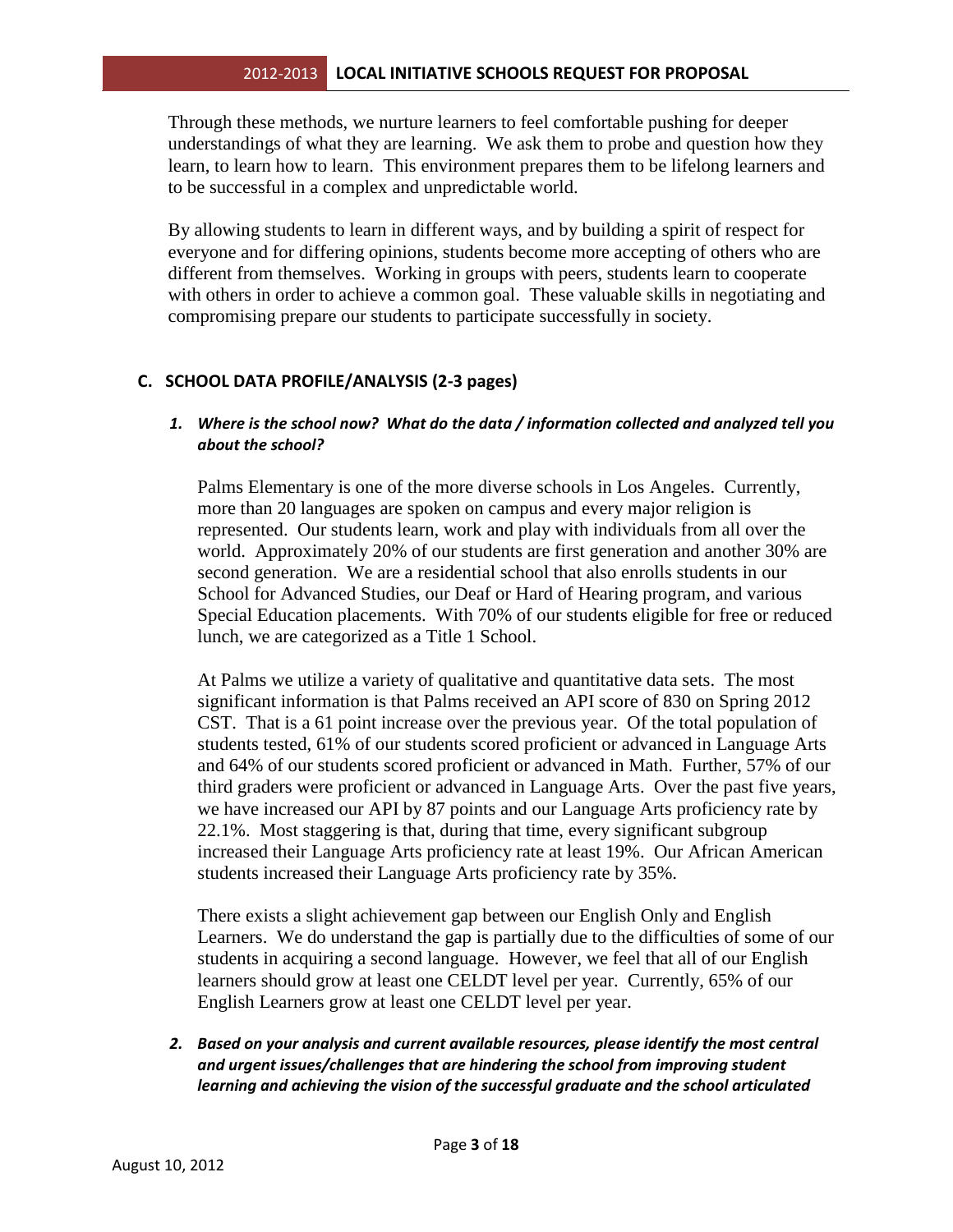## *above? What is the supporting evidence that leads you to identify the items listed above as high priorities?*

Currently, schools are forced to hire staff from rehire lists or have an employee "placed" at the location. This mandate limits the number of potential employees. We feel that in order to continue our movement towards true collaboration we must find individuals who are dedicated to this idea.

Schools must follow Professional Development mandates. We are forced to lead Professional Development sessions that are designed by LAUSD departments detached from local schools. Although many of the workshops are beneficial to the district as a whole, they don't address specific school related concerns. All schools are not the same.

Last year, due to our increased number of grade level meetings and staff-developed grade level topics our teachers truly collaborated. They became more interested in working together for the larger cause than being independent. Also, the staff does not feel invested in many of the professional development topics mandated by the district. On their PD reflection sheets, faculty members expressed a general disinterest in the generic LAUSD Professional Development sessions. They instead would like to design a Professional Development that is site specific.

## **D. RATIONALE FOR CHOOSING THE LOCAL INITIATIVE SCHOOL MODEL (1-2 pages)**

Just as every child is unique and learns in his or her own way, every school community is unique. We are choosing the Local Initiative School Model so that we may more fully implement our vision. We believe that by taking advantage of the three waivers listed below, we will create a more tailored school for our particular population. The three waivers are numbers 5, 7, and 9, which involve the local schedule, the planning of professional development and the hiring of staff and faculty.

In order to be able to stay true to our vision, we need to be able to plan the professional development to fit it. This training needs to be consistent and ongoing. We also feel a need for trainings to fit our particular population of students and teachers.

We have a large population of English Language Learners. In order to be able to serve this population in the best way possible, we seek to develop a greater facility to monitor these students as they move through their ELD levels. This means spending more time collaborating across grade levels, as well as deepening teacher skills and strategies to develop strong English language competencies.

A further priority of ours is to develop better methods to differentiate learning for students. We want to become more knowledgeable and consistent about identifying gifted students and developing a curriculum and strategies to better serve these students. Similarly, we want to more effectively identify the needs of students with disabilities and other special needs in order to better serve them and their families.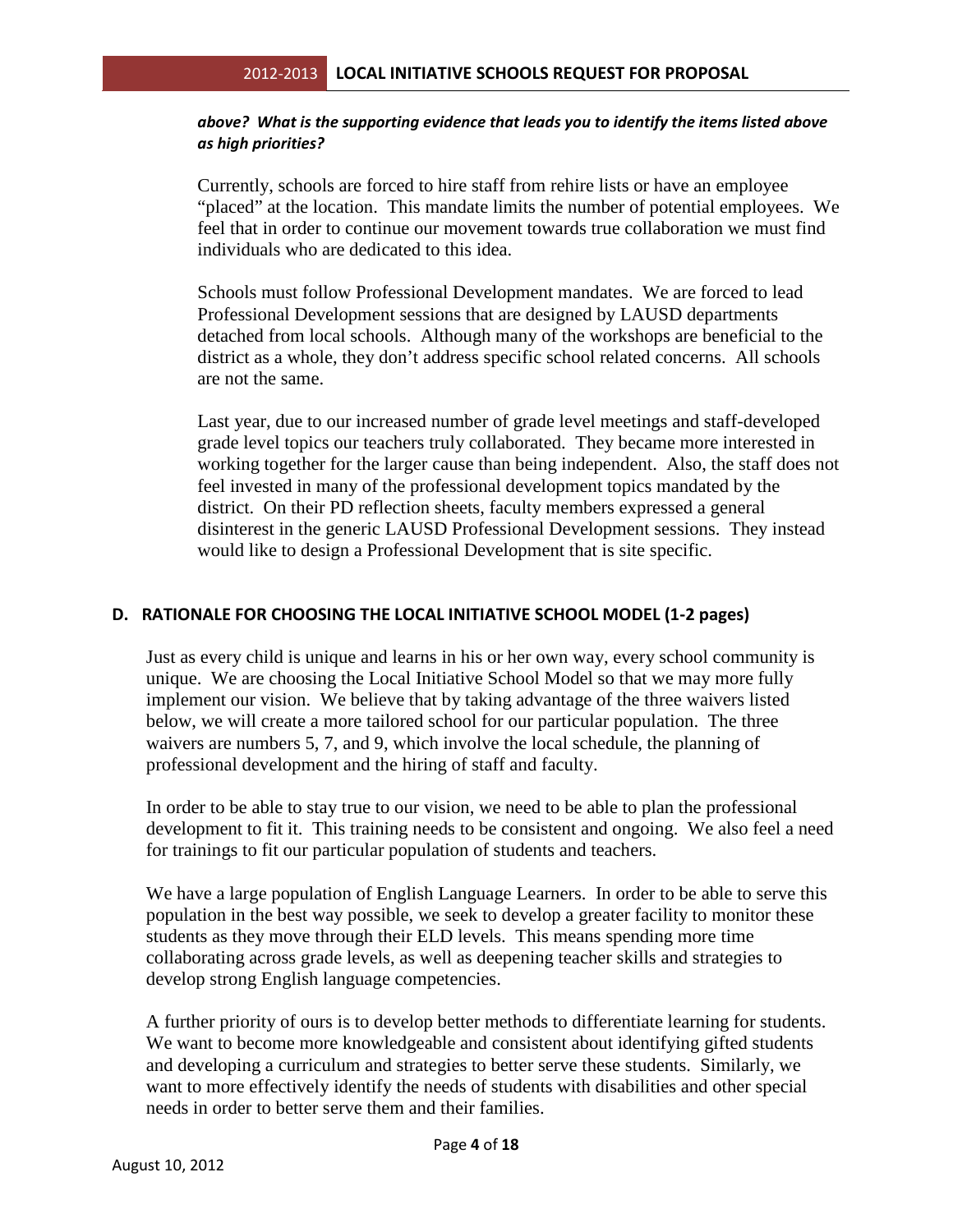This kind of professional development needs to be carefully planned out and scheduled. It is essential that these sessions are relevant, ongoing, and tailored toward the changing needs of the school. In each of these sessions, we will strive to build communication and collaboration skills between teachers, grade levels, administrators and parents.

Both waivers 5 and 7 allow for such professional development. Waiver 7 gives us the ability to plan and develop these endeavors and waiver 5 provides us the time to do so.

We have a long history at Palms as a school that strives to build a strong learning community through the collaboration of all stakeholders. Waiver 9 allows us to choose the faculty and staff who are capable of this collaboration and can help us fully achieve our vision. Waiver 9 also allows us to choose persons who could lend expertise in areas that we lack, making us a more productive whole.

## **E. LOCAL INITIATIVE SCHOOL WAIVER & RATIONALE (1-12pages)**

**Please indicate which waivers you are seeking through your Local Initiative Schools proposal. Build on the priority areas identified above as central to transforming your school. As you are writing this section, please indicate if implementation of the waiver is cost-neutral and if not, identify funding needed for successful implementation.** 

*1. Readoption in the Local Inititative School program of any current special conditions/waivers that are already applicable to the school such as School Based Management (SBM).* 

*Yes, we are selecting this waiver*

**X** *No, we are not selecting this waiver*

## *If you have selected no, please proceed to number 2. If you have selected yes, please address the following prompts:*

- i. What areas of concern identified in Section C do you believe this waiver will help your school impact?
- ii. Describe how you will implement this waiver and the alternative language you will substitute for the contract language or policy you are waiving.
- iii. How will it affect students? How will it affect staff? How will it affect parents?

#### *2. Methods to improve pedagogy and student achievement*



 *Yes, we are selecting this waiver*

**X** *No, we are not selecting this waiver*

*If you have selected no, please proceed to number 3. If you have selected yes, please address the following prompts:*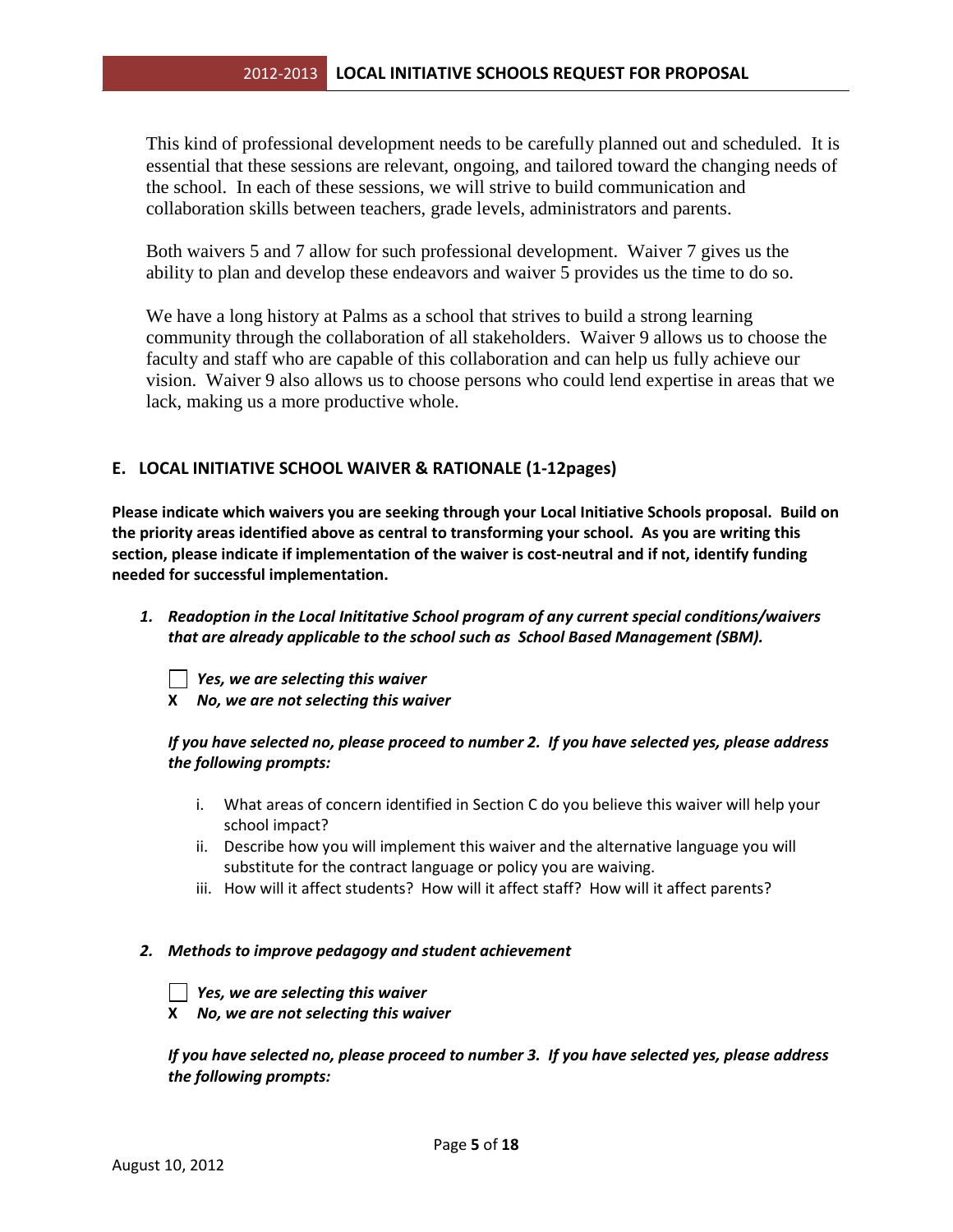- i. What areas of concern identified in Section C do you believe this waiver will help your school impact?
- ii. Describe how you will implement this waiver and the alternative language you will substitute for the contract language or policy you are waiving.
- iii. How will it affect students? How will it affect staff? How will it affect parents?

## *3. Locally determined curriculum, instructional standards, objectives, and special emphasis supplanting District standards (subject to State and District minimum curriculum standards)*

#### *Yes, we are selecting this waiver*

**X** *No, we are not selecting this waiver*

## *If you have selected no, please proceed to number 4. If you have selected yes, please address the following prompts:*

- i. What areas of concern identified in Section C do you believe this waiver will help your school impact?
- ii. Describe how you will implement this waiver and the alternative language you will substitute for the contract language or policy you are waiving.
- iii. How will it affect students? How will it affect staff? How will it affect parents?

#### *4. Assessment*

- *Yes, we are selecting this waiver*
- **X** *No, we are not selecting this waiver*

## *If you have selected no, please proceed to number 5. If you have selected yes, please address the following prompts:*

- i. What areas of concern identified in Section C do you believe this waiver will help your school impact?
- ii. Describe how you will implement this waiver and the alternative language you will substitute for the contract language or policy you are waiving.
- iii. How will it affect students? How will it affect staff? How will it affect parents?

#### *5. Local Schedule and Strategies*

#### **X** *Yes, we are selecting this waiver*

 *No, we are not selecting this waiver*

## *If you have selected no, please proceed to number 6. If you have selected yes, please address the following prompts:*

i. What areas of concern identified in Section C do you believe this waiver will help your school impact?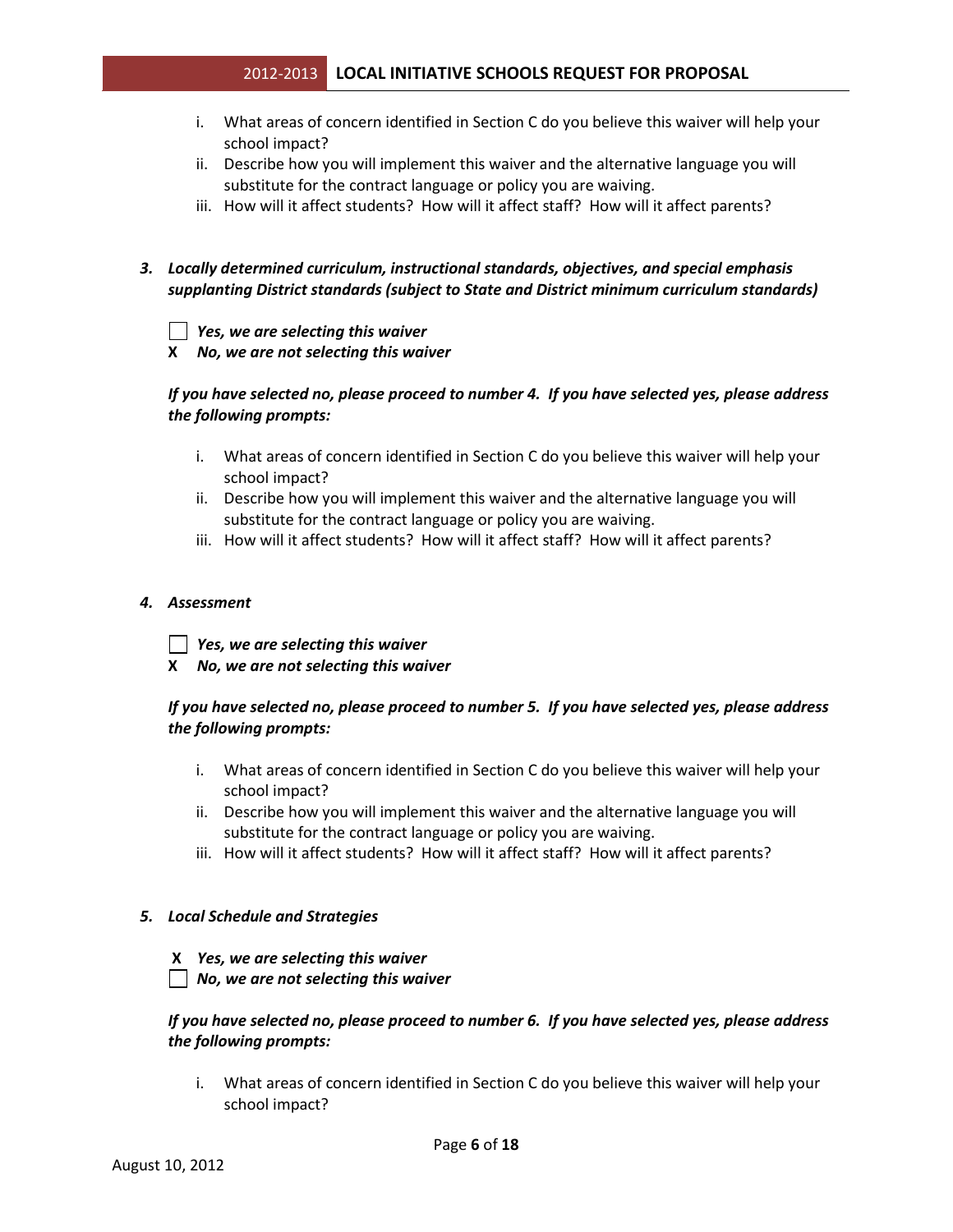Our school serves a community with a high transiency rate and large population of English Language Learners. The staff has identified a need to improve our ability to connect with and academically engage this community within our school. We believe that our current professional development schedule in conjunction with district mandated trainings does not allow sufficient time for staff members to meet that need. We intend to use this waiver to increase the time spent focusing on the specific needs of our school community, thereby providing more opportunities for staff, parent, and student ownership of Palms Elementary.

ii. Describe how you will implement this waiver and the alternative language you will substitute for the contract language or policy you are waiving.

The current academic calendar in use at Palms includes 26 Tuesdays wherein students are dismissed 60 minutes early. This provides opportunities for professional development including collaborative planning time. The remainder of Tuesdays in the school calendar year are full instructional days. We intend to increase the number of Tuesdays used for professional development time to 38 days (or every Tuesday available during the school calendar year). Instructional time will be adjusted to meet California State requirements on instructional minutes.

Alternative Language in regards to contract:

Article IX-B – Professional Development

Section 3.1 b Effective August 2013 at Palms Elementary, grades 1-5 and in fullday kindergarten, such time shall total 2,280 yearly minutes and shall be accumulated by increasing instructional time by 14 minutes per day in 180-day schools. Students will be dismissed 60 minutes earlier than normal dismissal time on 38 Tuesdays, facilitating the use of the banked time for professional development purposes on those days.

iii. How will it affect students? How will it affect staff? How will it affect parents?

Parents and students will be able to rely on a consistent Tuesday early dismissal, which will help to eliminate confusion over pick up times. This will help to ensure that maximum time is available for teachers to spend in professional development.

In conjunction with the requested waiver proposal for professional development, this waiver will allow staff to expand our current efforts to analyze data deeply and with purpose to design and implement targeted trainings based on that data analysis. We feel that the increased time and consistency of the professional development schedule will allow Palms Elementary staff more opportunity to take ownership over our increased learning and growth as educators. Increasing the number of professional development days in the school year will allow teachers to request, design and even implement trainings that specifically suit our needs as a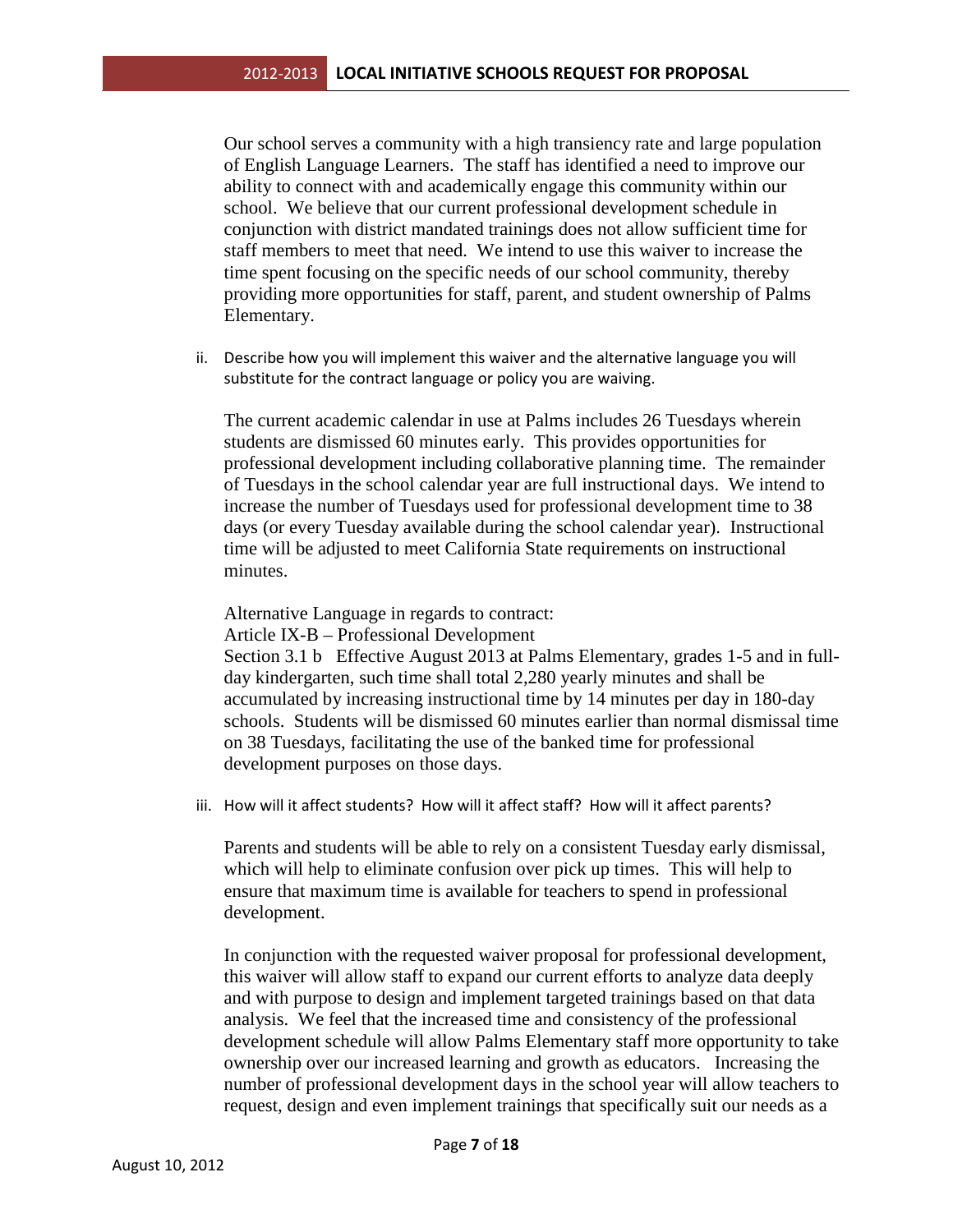community. Such an opportunity will earn increased involvement and enthusiasm from the staff as well as increasing the academic and social/emotional success of our students.

## *6. Internal Organization Plan*

- *Yes, we are selecting this waiver*
- **X** *No, we are not selecting this waiver*

## *If you have selected no, please proceed to number 7. If you have selected yes, please address the following prompts:*

- i. What areas of concern identified in Section C do you believe this waiver will help your school impact?
- ii. Describe how you will implement this waiver and the alternative language you will substitute for the contract language or policy you are waiving.
- iii. How will it affect students? How will it affect staff? How will it affect parents?

## *7. Professional Development*

- **X** *Yes, we are selecting this waiver*
- *No, we are not selecting this waiver*

## *If you have selected no, please proceed to number 8. If you have selected yes, please address the following prompts:*

i. What areas of concern identified in Section C do you believe this waiver will help your school impact?

As mentioned in Number 5, our school has determined that serving our population of English Language Learners is an area of need. We intend to use this waiver to design professional development sessions that particularly target the needs of this population, as well as address the varied learning needs of our staff. We intend to include differentiated trainings based on the needs and current abilities of the staff. This will also improve our ability to address areas of concern as revealed by in depth analysis of the data during grade level professional development sessions.

ii. Describe how you will implement this waiver and the alternative language you will substitute for the contract language or policy you are waiving.

We intend to follow a cycle of inquiry format in which teachers will become leaders and experts at identifying needs within their individual classrooms and grades. In whole group professional developments, they will use data collection and interpretation to target specific areas of need and then create objectives that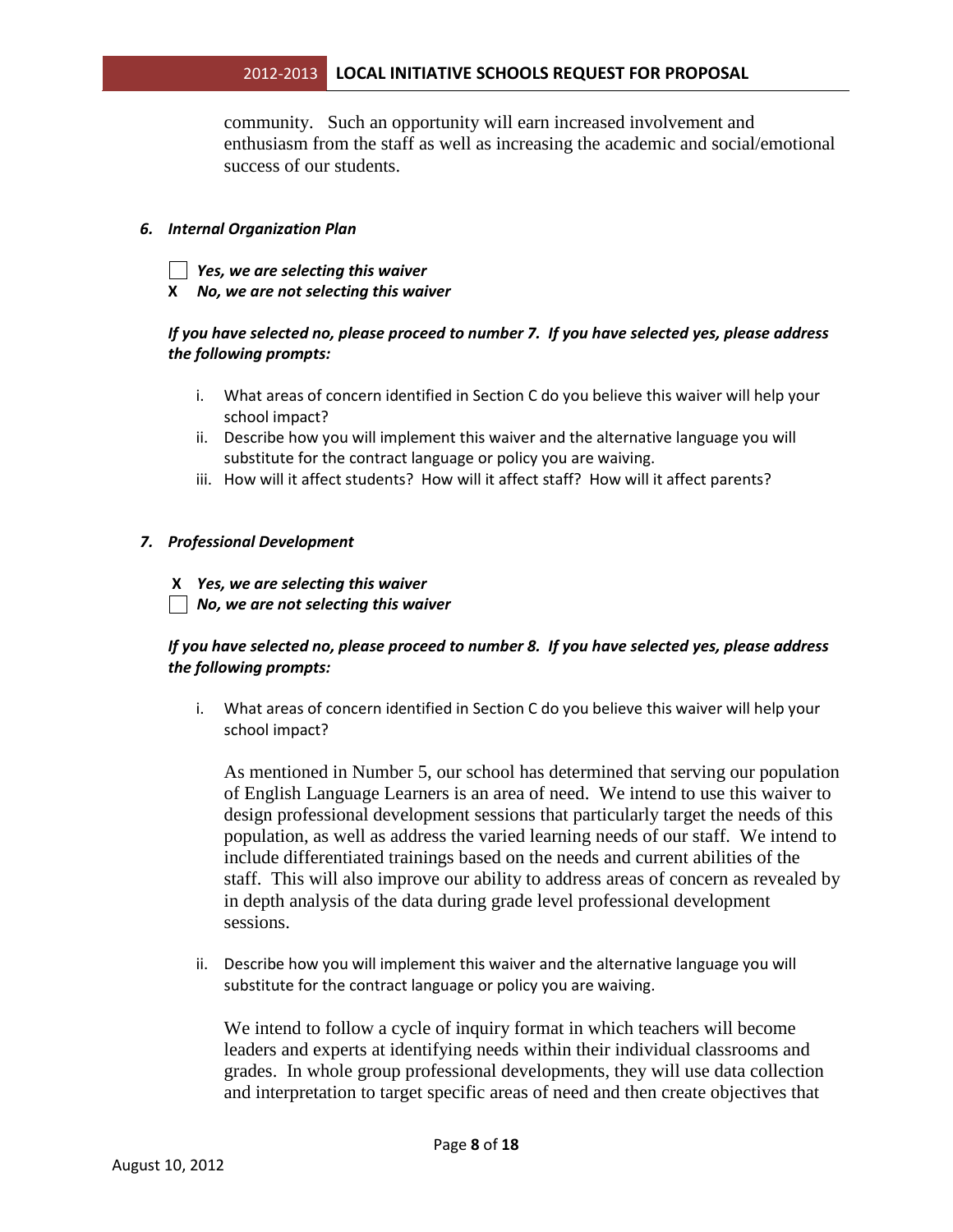will show mastery in those areas. Teachers will work collaboratively at grade levels to select materials and design lessons that will address the targeted areas of need. Each teacher will then deliver the lessons and evaluate the resulting student work. Grade levels with then identify instruction successes and continuing student needs. The whole group will meet again to reevaluate continuing or new objectives to restart the cycle. The balance of collaborative efforts by grade level teams balanced with whole group evaluation of the data will help to empower the teachers and encourage a more in depth assessment of instructional success by examination of student work samples and assessments.

The proposed waiver encompasses the current momentum within the school site and builds upon it. In order to continue to improve upon the success of the past year, we feel that we must incorporate the collaborative achievements of the grade levels into the collective culture of the school wide community. By placing ownership of that process and structure into the hands of individual teachers while remaining answerable to the data, we can achieve greater success as a whole.

The contract language will remain unchanged and as follows: PROFESSIONAL DEVELOPMENT

1.0 Purpose and Goals: Regular professional development and training is essential to the competence and overall effectiveness of all teachers and support personnel, no matter how experienced they may be. Participation in such continued learning is a required professional duty and part of each teacher's basic personal obligation to the profession and to the students of the District. At its best, professional development and continued learning is grounded in the instructional goals and programs of the District and the school, the best practices of successful teachers, and the everyday needs of students and teachers. While no professional development program will accomplish all goals for all participants, it is agreed that all professional development programs and activities -- whether designed and/or delivered by the Central District, a Local District, or the local school - should seek to achieve the following goals, as applicable:

a. Be grounded in, or consistent with, the California Standards for the Teaching Profession, and with any applicable State and District mandates, standards, initiatives and/or priorities;

b. Be appropriately responsive to the site's needs assessment and/or evaluations of similar programs offered in the past;

c. Deepen and broaden knowledge of subject matter and instructional content; as appropriate, be job-specific and differentiated to meet different experience levels, and designed for cumulative and sustained impact;

d. Provide a strong foundation in the pedagogy of particular disciplines, assignments and instructional programs, knowledge about the teaching and learning processes, and improvement of the environment for student learning;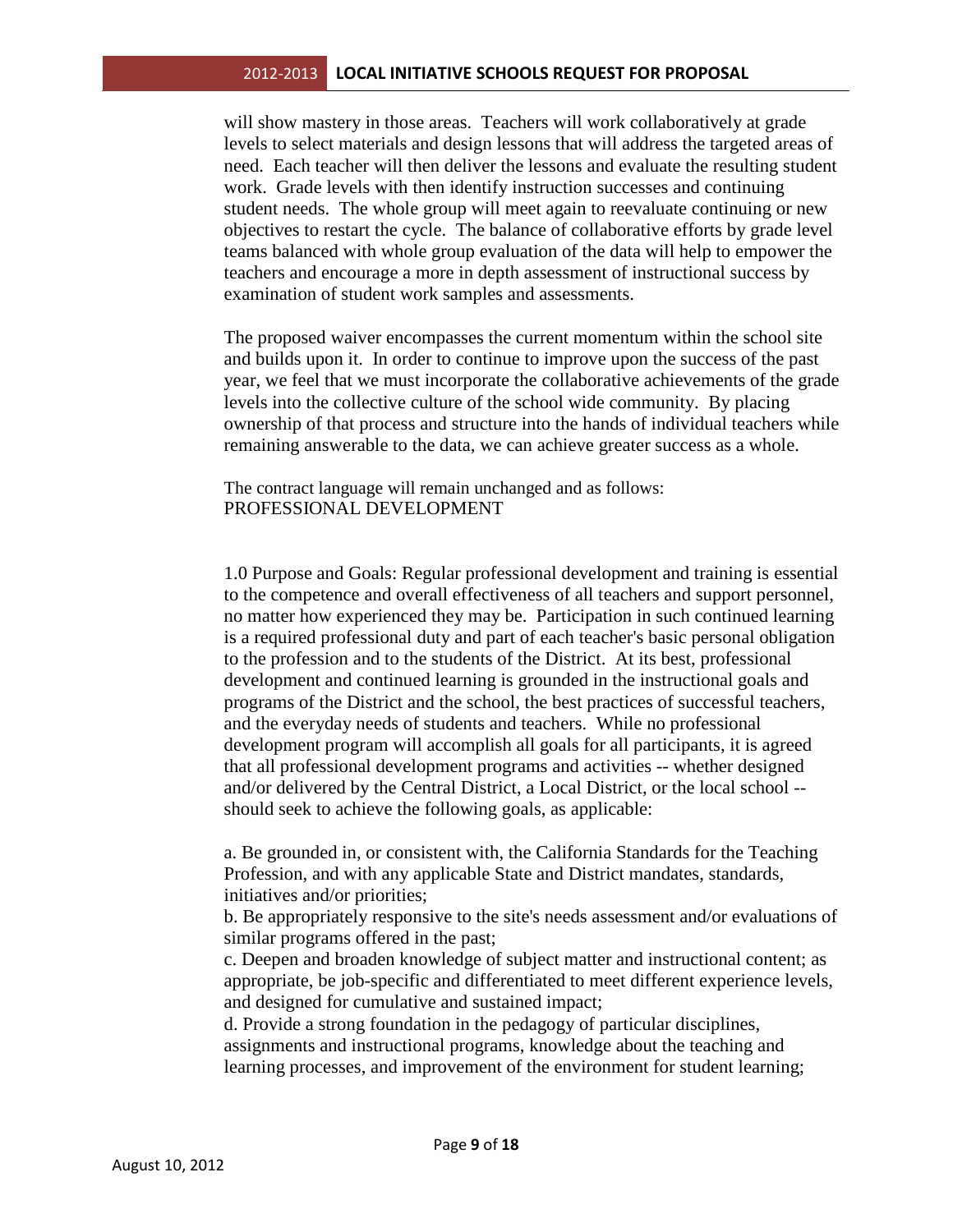e. Provide knowledge of applicable standards, the differences between standardsbased instruction and other forms of instruction, and how to know when students are meeting or progressing toward a given standard;

f. Be intellectually engaging and reflect the complexity of the teaching and learning processes; and

g. Encourage and enable teachers to work together to provide consistent instruction and reinforce student progress.

iii. How will it affect students? How will it affect staff? How will it affect parents?

In conjunction with waiver 5, this waiver will allow staff more deeply focused and directed professional developments that will result in better instruction for all students. As a result, Palms Elementary will continue to build a deserved reputation as a school that cares for and responds to the needs of its population of learners. The rapport between school and community will continue to grow resulting in greater success and opportunities for expanded learning.

## *8. Budget*

*Yes, we are selecting this waiver*

**X** *No, we are not selecting this waiver*

## *If you have selected no, please proceed to number 9. If you have selected yes, please address the following prompts:*

- i. What areas of concern identified in Section C do you believe this waiver will help your school impact?
- ii. Describe how you will implement this waiver and the alternative language you will substitute for the contact language or policy you are waiving.
- iii. How will it affect students? How will it affect staff? How will it affect parents?

## *9. A Requirement for "mutual consent"*

- **X** *Yes, we are selecting this waiver*
- *No, we are not selecting this waiver*

## *If you have selected no, please proceed to number 10. If you have selected yes, please address the following prompts:*

i. What areas of concern identified in Section C do you believe this waiver will help your school impact?

We are extremely excited about the academic progress that students have made at Palms Elementary, particularly in the last year. The single most significant change contributing to that progress has been increased collaboration and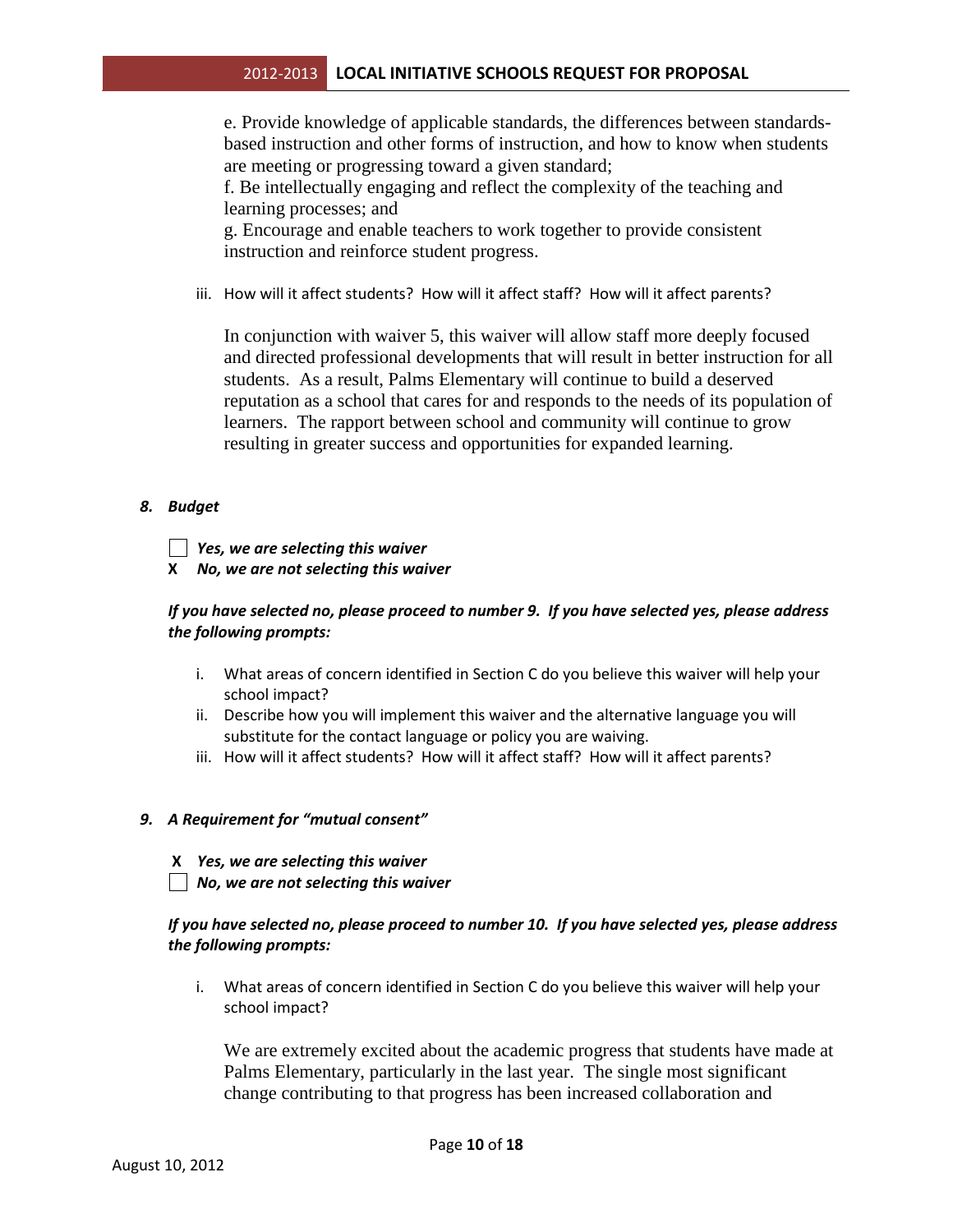communication between teachers. Due to the current make-up of the staff, it is within reason to anticipate that one quarter of the staff will be retiring within the next four years. It seems integral to our continued improvement that we are able to fill these positions with staff that share our enthusiasm for collaboration. In order to fulfill our vision of the school, we hope to find staff members that will meld with and expand the community that exists at Palms Elementary. Our concern in requesting this waver is that we not be constrained by LAUSD mandates to accept staff members that will not be a good fit with our Vision Statement.

Describe how you will implement this waiver and the alternative language you will substitute for the contract language or policy you are waiving.

In order to ensure that staff members hired at Palms Elementary will be highly qualified participants in the community that we are engaged in creating, they shall be required to fulfill criteria as developed by the Local School Leadership Council in keeping with the Vision Statement.

There shall be a Personnel Team designated to participate in the selection of fulltime certificated staff for the school. It shall consist of:

- 1. Four teachers (two elected for that purpose, plus the Chapter chair and the appropriate department of grade level chair for the opening being filled);
- 2. The Principal of designated administrator;
- 3. A classified employee selected by the school's classified staff;
- 4. Two parents selected by the parents on the School Site Council
- ii. How will it affect students? How will it affect staff? How will it affect parents?

The community of Palms Elementary will be positively affected by ensuring that we are able to control the incoming elements of our staff. Parents and staff members will be able self-select to create a community of educators with a shared vision of what our campus should and will offer to our students. This increased participation will encourage not only a stronger community, but also a more empowered one.

#### *10. Process for determining teacher assignments*

- *Yes, we are selecting this waiver*
- **X** *No, we are not selecting this waiver*

## *If you have selected no, please proceed to number 11. If you have selected yes, please address the following prompts:*

i. What areas of concern identified in Section C do you believe this waiver will help your school impact?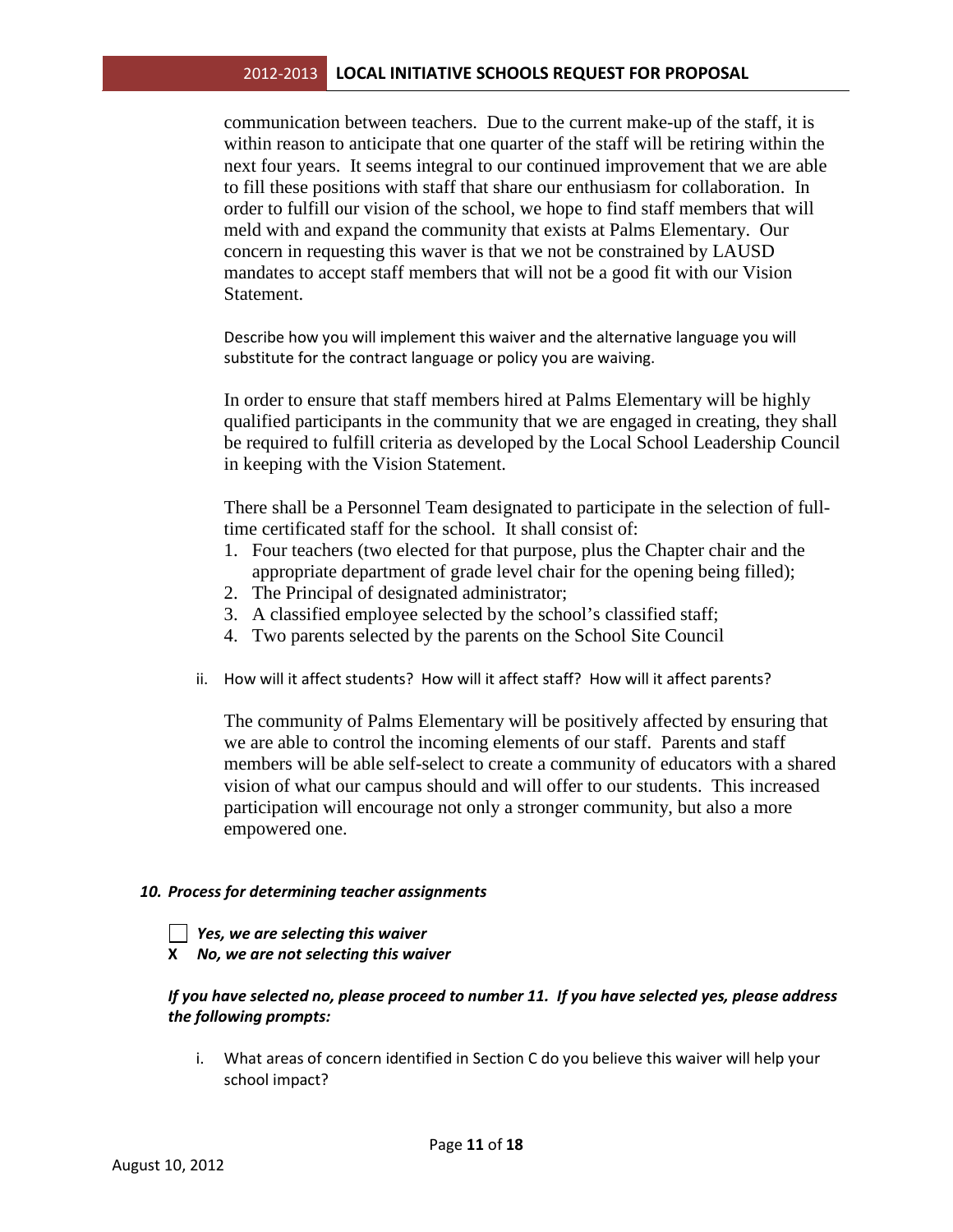- ii. Describe how you will implement this waiver and the alternative language you will substitute for the contract language or policy you are waiving.
- iii. How will it affect students? How will it affect staff? How will it affect parents?

## *11. Process for assigning teachers to grade levels, subjects, classes, etc.*

 *Yes, we are selecting this waiver*

**X** *No, we are not selecting this waiver*

## *If you have selected no, please proceed to number 12. If you have selected yes, please address the following prompts:*

- i. What areas of concern identified in Section C do you believe this waiver will help your school impact?
- ii. Describe how you will implement this waiver and the alternative language you will substitute for the contract language or policy you are waiving.
- iii. How will it affect students? How will it affect staff? How will it affect parents?

#### *12. School student discipline guidelines and code of conduct*

 *Yes, we are selecting this waiver*

**X** *No, we are not selecting this waiver*

## *If you have selected no, please proceed to number 13. If you have selected yes, please address the following prompts:*

- i. What areas of concern identified in Section C do you believe this waiver will help your school impact?
- ii. Describe how you will implement this waiver and the alternative language you will substitute for the contract language or policy you are waiving.
- iii. How will it affect students? How will it affect staff? How will it affect parents?

#### *13. School health and safety matters*

*Yes, we are selecting this waiver*

**X** *No, we are not selecting this waiver*

## *If you have selected no, please proceed to number 14. If you have selected yes, please address the following prompts:*

- i. What areas of concern identified in Section C do you believe this waiver will help your school impact?
- ii. Describe how you will implement this waiver and the alternative language you will substitute for the contract language or policy you are waiving.
- iii. How will it affect students? How will it affect staff? How will it affect parents?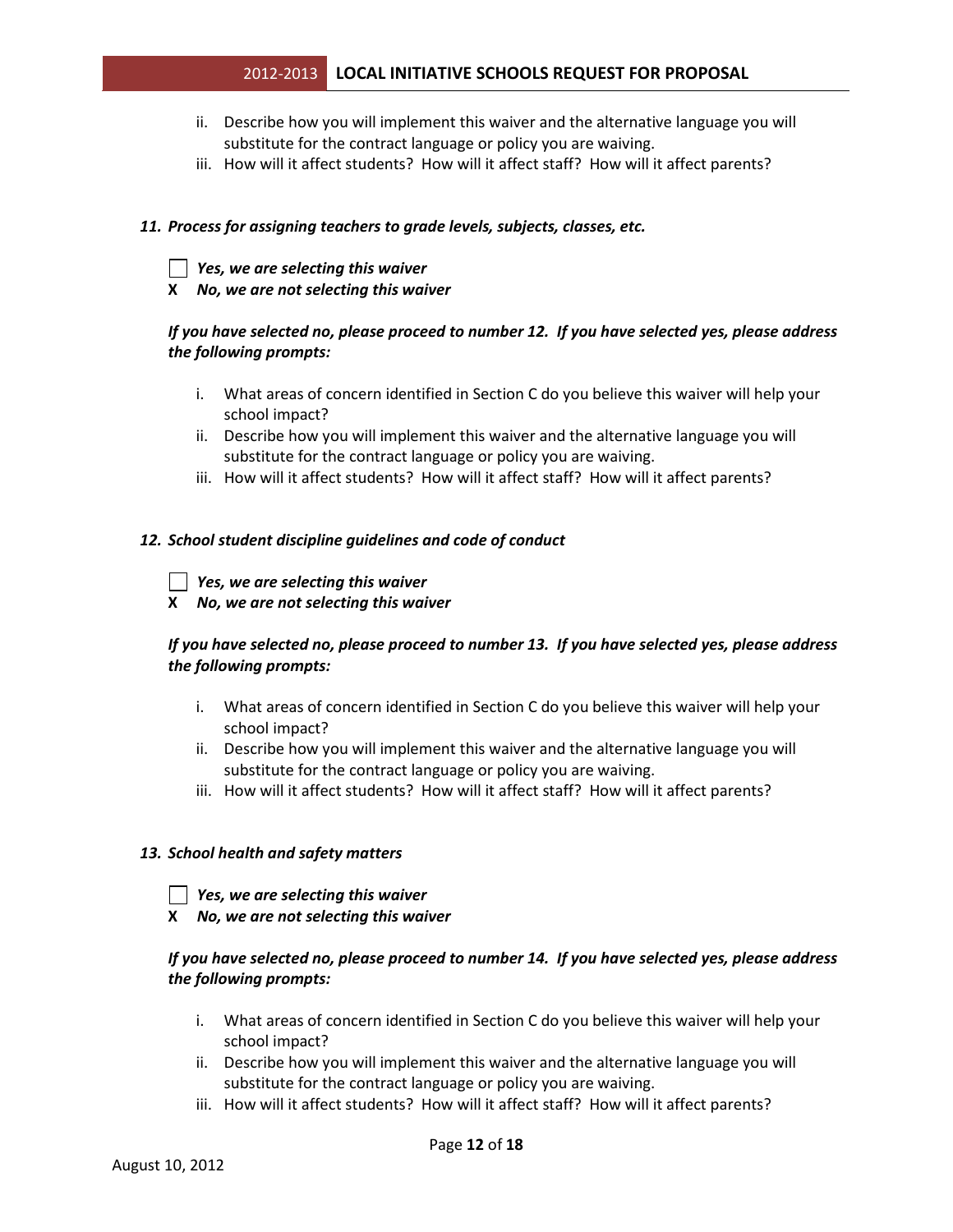## *14. Additional waivers*

## **G. FAMILY AND COMMUNITY ENGAGEMENT**

Palms Elementary is committed to family and community engagement. The principal preaches at every meeting that this is a community school and he wishes not to make decisions unilaterally. Many of our incredible programs have come from parent suggestions. In an effort to improve communication and ensure a shared vision, we regularly hold parent meetings.

Our School Site Council is very thorough. We meet regularly to discuss family and community concerns then apply resources to remedy those concerns. The parents know that their voice is equal to any staff member. We discuss, argue and agree on what the students deserve. Through the efforts of our SSC, students can now receive tutoring afterschool by a credentialed teacher and have the native language supported by paraprofessional assistance.

One of the biggest obstacles to a successful SSC and school-family communication was the language barrier. Sixty-three percent of our student population is Latino/Hispanic. Our School Administrative Assistant, Office Technician and (district appointed) Education Aide do not speak Spanish. The SSC committed monies to address these needs. We purchased three different Community Representatives. Families can come at any time and there will be a Spanish speaking staff member ready to assist.

We have created one of the more efficient and effective Local School Leadership Council. Over the past few years, our LSLC (made up of parents, teachers and the administrator) has streamlined Professional Development workshops, changed the school calendar and hired staff based upon our needs.

Every month we hold a "Coffee with the Principal". At the townhouse style meetings, we discuss current issues and ask for suggestions to improve the school. At a recent "Coffee with the Principal" one parent suggested placing a camera/buzzer system to improve the security of the school. The idea was well-received by the parents in attendance. Due to their interest we have a drafted a proposal for the camera/buzzer system and am awaiting the "ok" from specific district personnel. Meanwhile, we have already raised \$3,000 for the system.

During the 2009-2010 School Year, our Parent Center was invited to speak at the Board of Education. As a model Parent Center, our Community Representative and parents discussed our program and success. During the 2010-2011, we received the "Target Parent Center Award" given to highly successful. After the 2011-2012 School Year, we were recognized by having the highest percent of parent involvement (as measured by responses to the School Report Card) in Local District 3.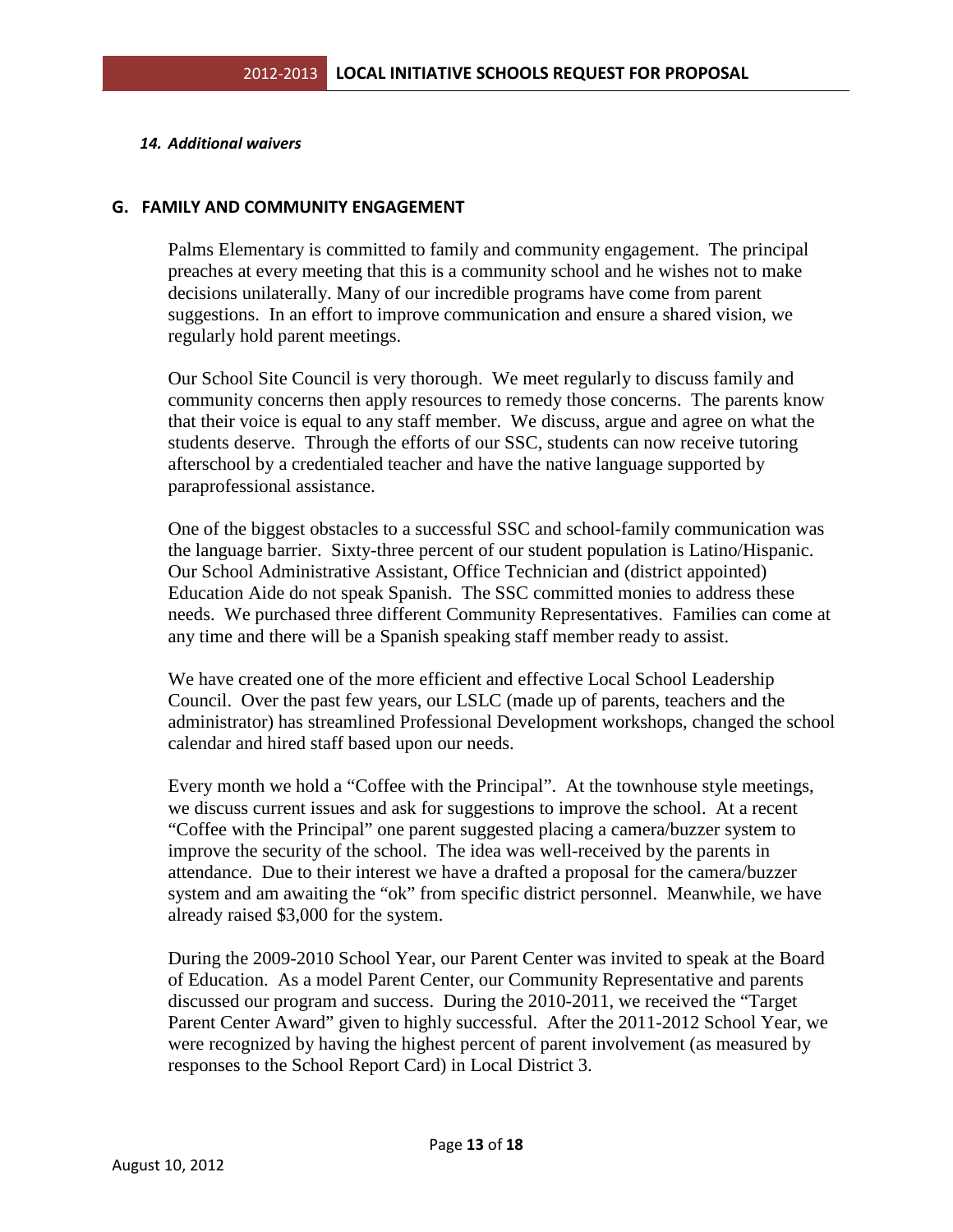## **H. SCHOOL PLANNING TEAM (2-3 pages)**

#### *1. Who are the members of your planning team?*

| Keith Abrahams         | Principal                          |
|------------------------|------------------------------------|
| Monica Davis           | <b>English Learner Coordinator</b> |
| Regina Bryant          | <b>UTLA Representative</b>         |
| Angela Alston          | General Education Teacher          |
| Debra Breeding         | <b>General Education Teacher</b>   |
| Allegra Tetreault      | <b>Special Education Teacher</b>   |
| Elsy Villafranca       | <b>Special Education Teacher</b>   |
| Darlean Hughes         | School Administrative Assistant    |
| <b>Yolany Guzman</b>   | <b>Community Representative</b>    |
| Christine Ascencio     | Parent                             |
| Garvin de Gale         | Parent                             |
| Allen Elmore           | Parent                             |
| Neima Estrada          | Parent                             |
| Maria Hernandez        | Parent                             |
| <b>Blake Tombolini</b> | Parent                             |
| Sabrina Vinson Smith   | Parent                             |

#### *2. How were parents and the community engaged in the development of the plan?*

Upon learning of the announcement of the Local Initiative School Proposal, we quickly began spreading the word. It was our goal to have every stakeholder represented in this process. Therefore, we designed a diverse team to spearhead this endeavor. It is essential that our families and community members not only support, but continue to develop an enriching and modern learning environment.

Lead teacher Debra Breeding and Principal Keith Abrahams attended the Autonomy workshops facilitated by the LOOC. At faculty meeting (dated) Ms. Breeding and Mr. Abrahams announced the possibility of Palms Elementary becoming a Local Initiative School. The staff overwhelming supported the idea. At the conclusion of that meeting, five additional teachers (which include the EL Coordinator and UTLA chair) volunteered to be a member of Palms' design team.

At the School Site Council Meeting (12-6-12) the design team pitched the idea to the council. The five members of the SSC agreed with our direction. Three of the five members volunteered to be a member of Palms' design team.

At the Local School Leadership Council Meeting (12-12-12) the design team pitched the idea to the school's governing body. The five parent members of the LSLC were excited about the idea of autonomy to specific areas. Two of the five members volunteered to be a member of Palms' design team.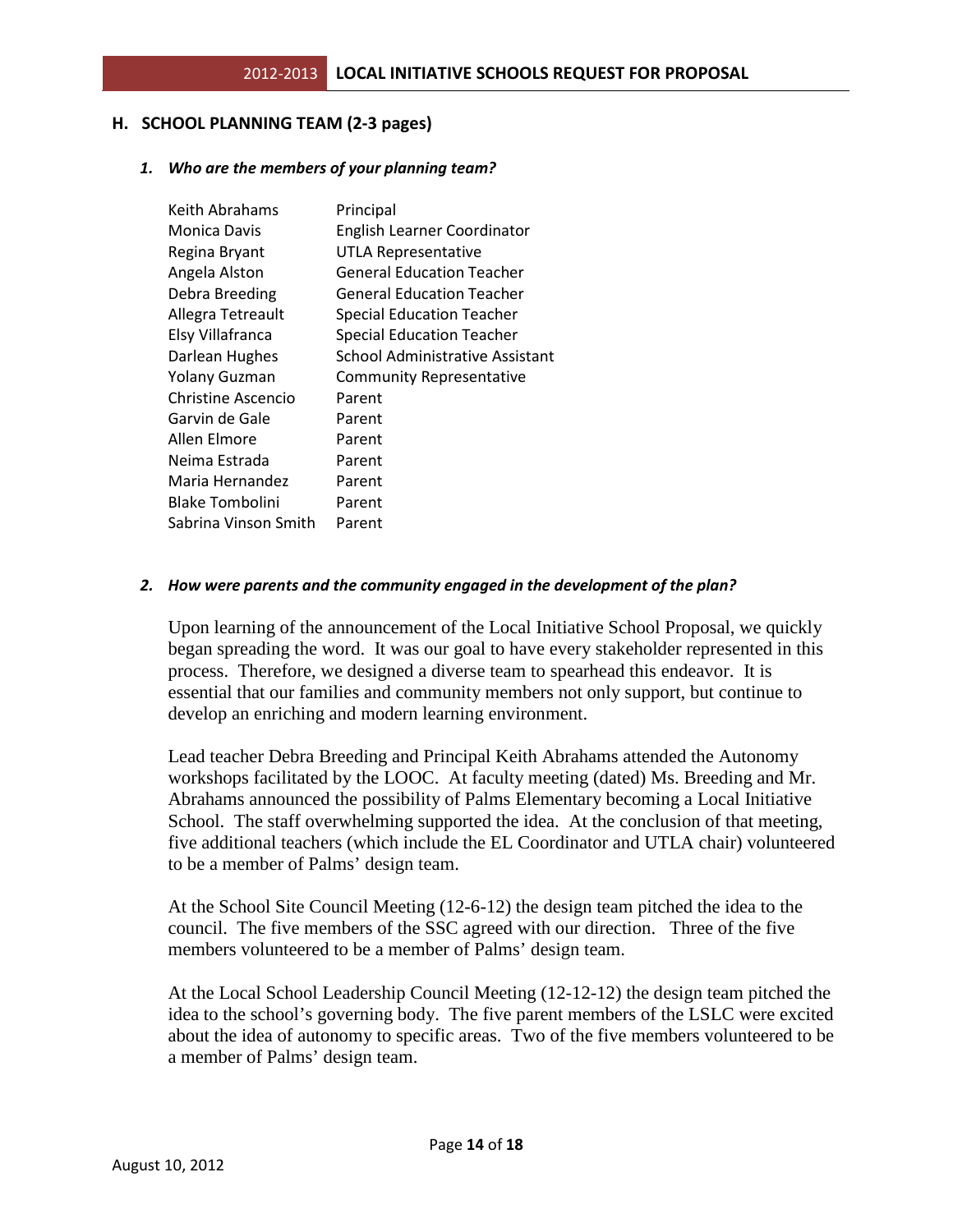The design team called a special "Coffee with the Principal" (12-14-12) to discuss this idea with the all available parents. Roughly 60 parents were present when the Principal discussed the idea of autonomy. He stated that we had not yet decided on the specific waivers but felt it important for parents to express their thoughts and concerns. The parents wanted a more consistent calendar (every Tuesday becoming Banked Time) and control over staffing. Two parents and the Community Representative volunteered to be a member of Palms' design team.

Next the design team met to initially develop the waivers. We decided to ask for three areas of autonomy (described in Section C). Together, we wrote the description for the three waivers and disseminated that document to the staff as a whole. We then called a second "Coffee with the Principal" (1-18-13) to announce our official proposal.

## **I. IMPLEMENTATION (2-3 pages)**

In order to address the implementation of the requested waivers, we are prepared to do the following. We intend to increase the number of Tuesdays used for professional development time to 38 days (or every Tuesday available during the school calendar year) from 26 Tuesdays a year. Effective August 2013 at Palms Elementary, grades 1-5 and in full-day kindergarten, such time shall total 2,280 yearly minutes and shall be accumulated by increasing instructional time by 14 minutes per day in 180-day schools. Students will be dismissed 60 minutes earlier than normal dismissal time on 38 Tuesdays, facilitating the use of the banked time for professional development purposes on those days.

Communicating the new schedule to all members of the Palms Elementary community is essential in the successful implementation of the LIS waivers. We will need to communicate the changes to the following three groups: teacher/staff, parents/students, and after-school staff. Teachers will attend meetings to discuss any necessary adjustments required to accommodate the new schedule. Before the end of the current school year, we plan to hold a special parent meeting informing parents of the rationale for our adoption of the Local Initiative School Plan and the new bell schedule. In addition, flyers will be sent home at least twice before the end of the year and also prior to the start of the 2013-2014 school year. We intend to arrange early enrollment for the various after school programs to ensure that they are available from the first week of school. Accordingly, we will coordinate with the after-school personnel and organize our paraprofessionals' schedules before the end of the year.

Concerning the implementation of the waiver for Professional Development, we will establish a committee with the intent of designing a comprehensive and systemic program. Towards the end of current school year, we will survey the staff regarding their strengths, areas of need, and any specific concerns. This plan will require a dedicated committee that will organize sessions into a structured framework. The calendar will be comprised of a monthly schedule of four units addressing the cycle of inquiry, technology and professional skills, instructional strategies, and state/district mandates. In addition, each session will be differentiated according to the skill level and needs of the teachers.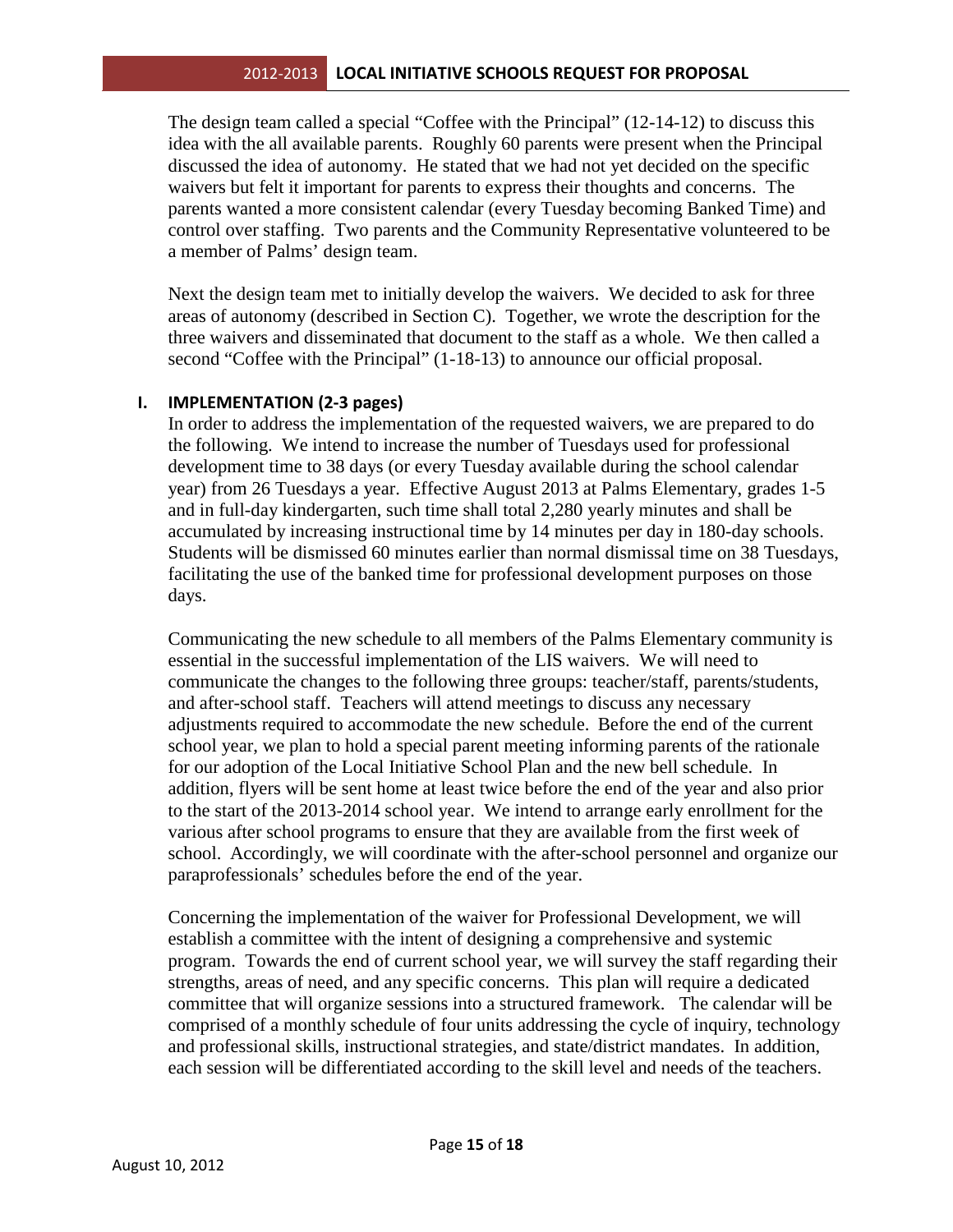In the cycle of inquiry format, teachers will become leaders and experts at identifying needs within their individual classrooms and grades. In whole group professional developments, they will use data collection and interpretation to target specific areas of need and then create objectives that will show mastery in those areas. Teachers will work collaboratively at grade levels to select materials and design lessons that will address the targeted areas of need. Each teacher will then deliver the lessons and evaluate the resulting student work. Grade levels with then identify instruction successes and continuing student needs. The whole group will meet again to reevaluate continuing or new objectives to restart the cycle. The balance of collaborative efforts by grade level teams balanced with whole group evaluation of the data will help to empower the teachers and encourage a more in depth assessment of instructional success by examination of student work samples and assessments.

In the technology and professional skills sessions, teachers will learn how to use webbased resources such as MyData, Core K-12, and mClass Home to analyze student data and inform their instructional planning. Moreover, teachers will have the opportunity to explore and increase proficiency in other technological resources available at our school such as iPads, Smartboards, the computer lab, document readers, and the video technology room. This will enable teachers to incorporate these strategies in the classroom and impart  $21<sup>st</sup>$  Century skills to our students. Increased technological skills will allow students to better meet the Common Core Standards through multiple modes of learning.

The instructional strategies unit will prioritize teacher strengths and use their expertise to lead others in best practices. The focus of this unit will be sharing successful methods and pedagogy with colleagues. Some sessions may involve differentiated opportunities based on teacher interest such as peer coaching, classroom walk-throughs, lesson studies, and reviews of current educational literature. In addition, these sessions will encourage collaboration and team-building amongst faculty leading to increased rapport and professionalism.

The fourth unit session time will be used to address state and district-mandated program requirements such as the Child Abuse, Master Plan, and Blood-Borne Pathogen trainings. During these sessions, a committee of parents, administrators, staff, the Intervention Coordinator, and the Local School Leadership Council members will create a comprehensive plan for implementing in-services with the goal of using our paraprofessionals, volunteers and parents for academic support. In this way we will be strengthening our overall academic program, in particular for our EL population, and building consistency throughout the Palms Elementary learning community. Additional sessions (i.e. months with five Tuesdays) will be used to plan special events, an example of which is Palms Family Nights. These sessions will focus on the curricular areas of literacy, math, and science; they will also include topics such as Earth Day and College Month.

For the purpose of implementing the waiver of the Requirement for "mutual consent" staff members hired at Palms Elementary shall be required to fulfill criteria as developed